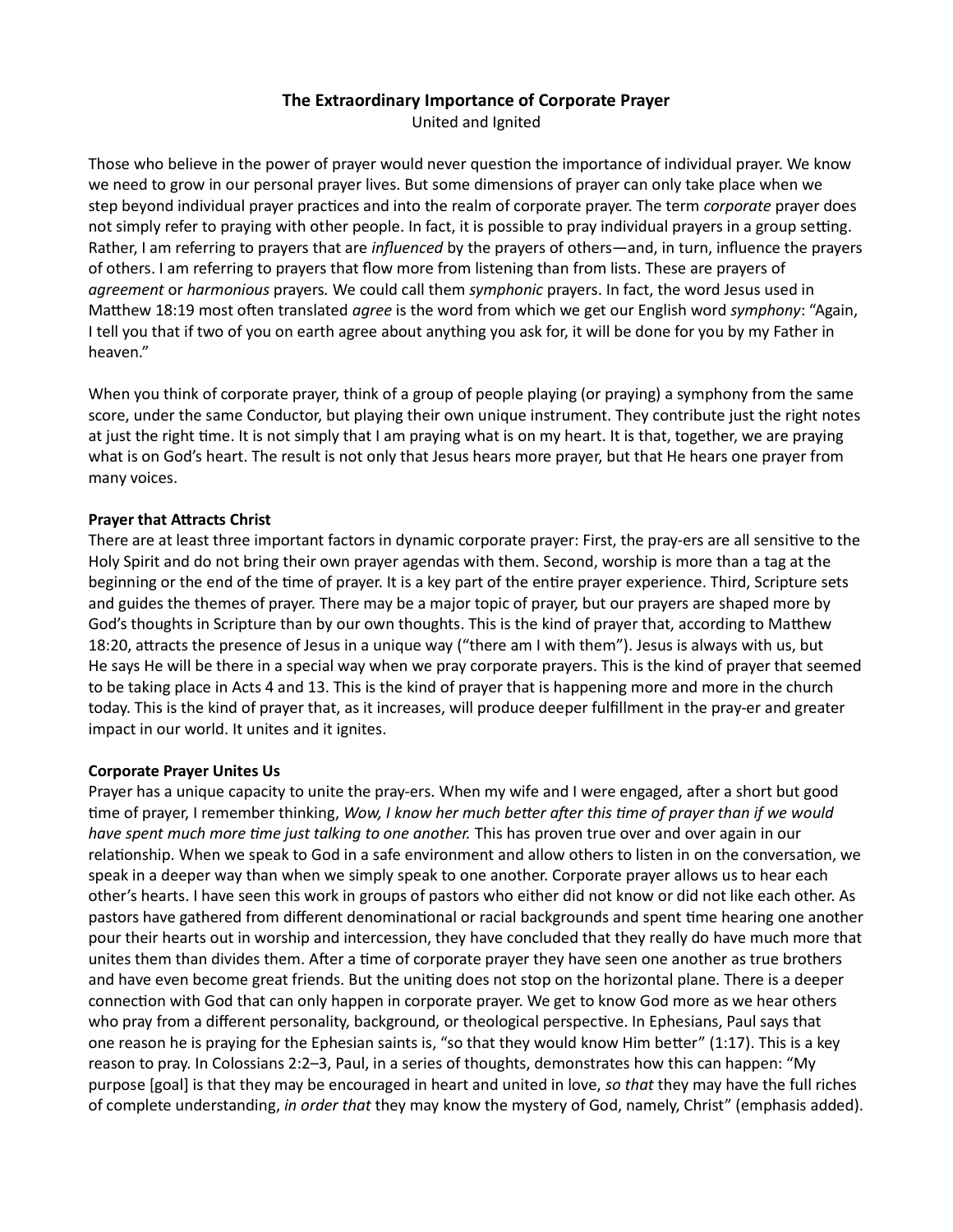Paul's thinking begins with believers being encouraged in heart and *united in love*. Prayer produces that kind of unity.

This unity will lead them to the full riches of understanding. This, in turn, will allow them to know the mystery of God, which is Jesus Christ Himself! On many occasions I have had my understanding of Jesus Christ enlarged and even corrected as I have heard the prayers of people who know Christ differently (and in many cases better) than I have known Him. If we never pray with people from other portions of the Body of Christ, our view of Jesus can be limited to what we already know.

## Corporate Prayer Ignites Us

But deeper relationship is not the only value of corporate prayer. God uses corporate prayer to stir us and bring us more in line with His purposes. He uses corporate prayer to bring about personal renewal, fresh vision, greater passion, increased faith, and clear direction in His saints. At a prayer retreat for the leadership of one congregation, the pastor sensed God had something He wanted to say to them as a group. So he invited the 40 to 50 people to take an hour or so by themselves and simply ask God if there was anything He wanted to say to this team. When they returned, there were about a dozen people who shared their thoughts. All but one brought up the topic of unity. God now had their attention. Because this group asked together, they heard together. It was a great confirmation to all of them that God had given them some very specific direction. They were ready to listen. As the Lord leads us in times of Spirit directed corporate prayer and worship, He will often direct us to a theme. Then, as we read and pray from Scriptures and sing songs on that theme, He is able to bring conviction to one person, hope to another, and direction to another. Once I was leading a prayer retreat with more than 150 men from one congregation who were together from Thursday evening through Sunday. We did not have workshops or special speakers. We simply prayed. At the last session I asked people to share in a word or short phrase what they had experienced in those days together. Words like rest, refreshment, direction, unity, and heart surgery were mentioned. Then one man said, "The best marriage seminar I have ever been to!" I remember thinking, Marriage seminar? I know we didn't talk about marriage and I am not sure we even prayed very much about it. But we had worshiped enough to establish an environment for God (the best marriage counselor ever!) to tap this brother on the shoulder and speak to him about how He wanted him to treat his wife. Recently, as I wrapped up a one-day time of prayer with pastors, I asked a similar question. One man said, "I came here wanting some clear direction from the Lord and He gave it to me as you—" he pointed to another man in the group "prayed." Even though the pray-er was not even praying for the man who was speaking, God used him to communicate exactly what was needed.

# On Behalf of a City

There have been many cities in our country that have been hit hard with unusual weather-related catastrophes in recent years. I know that pastors have had ongoing, meaningful, corporate prayer times in several of these cities. Without exception, when the catastrophe hit, they teamed together to serve their cities in very effective ways. One factor in their effectiveness is the trusting, noncompetitive relationships they have developed over the years through prayer. A second factor is the love and vision they have developed for their cities. As they were together interceding for their communities, God put fresh vision and desire in them to love the people around them through service. When the need was there, they rose up as one church to meet it head on. For example, in February of 2010, after several prayer summits for Rhode Island pastors, many of them wanted to take concrete steps to have a greater impact in their state. About 70 pastors were presented with the idea of forming the Love RI partnership. Pastors were given six weeks to decide, and by the end of March, 30 congregations decided they wanted to be involved. Initially, the plan was to start with a pulpit exchange in June with a city outreach in the fall. However, before the initial April meeting could happen, the heavens were opened and much of the state was hit with a "100-year" flood! At the first Love RI meeting, instead of talking about it, they began to do it. An official partnership with Samaritan's Purse was formed on the spot. Within one week's time 385 volunteers from 15 congregations were at work at various sites. Often the volunteers didn't even know each other, but quickly got acquainted through partnering in the work. There was often an opening to pray for people in their homes. Since then, other less spontaneous (and less drastic) activities have